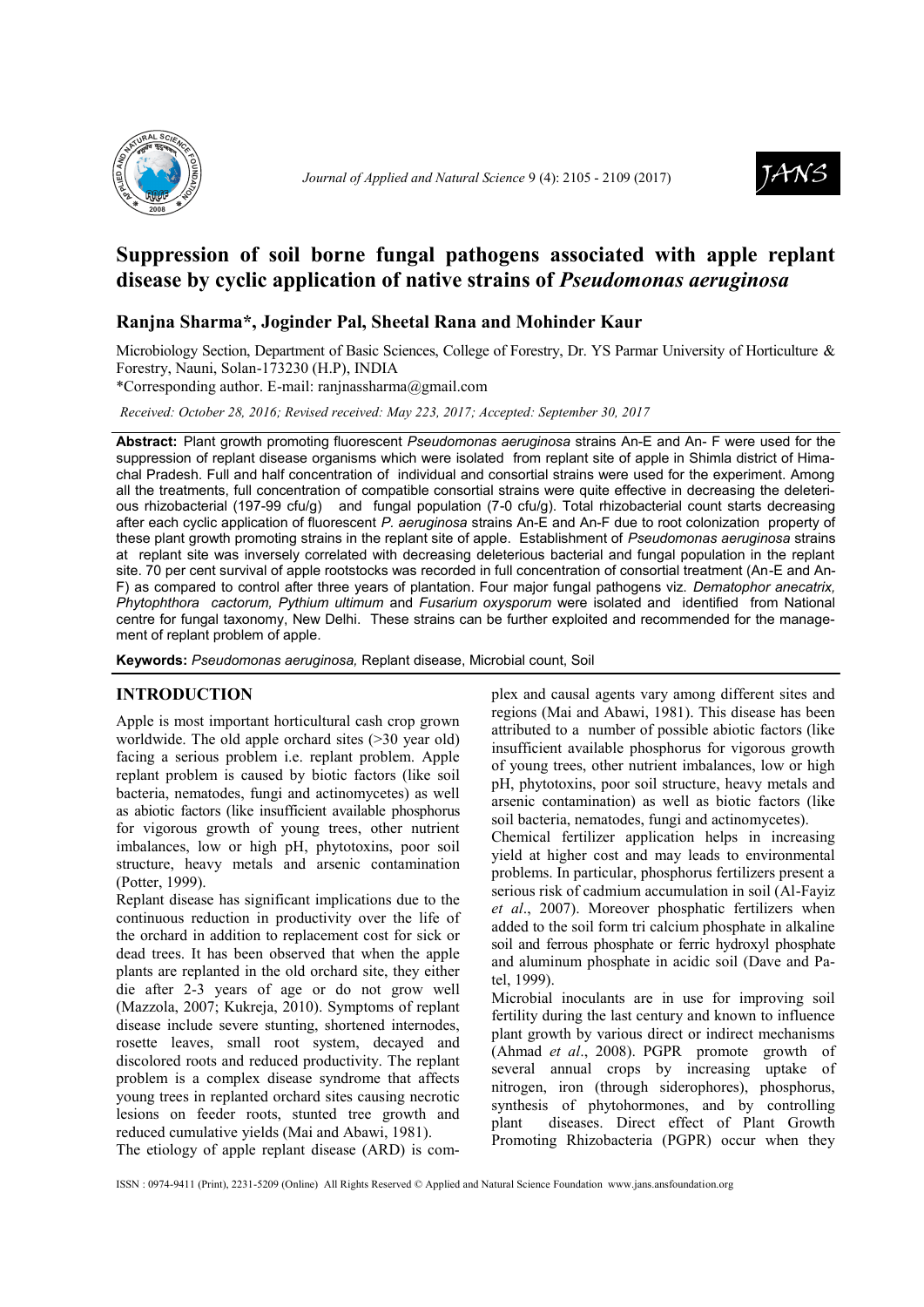produce certain substances such as phytohormones, Phosphate solubilization which directly stimulate plant growth (Upadhyay and Srivastava, 2010).

The large scale application of fluorescent *Pseudomonas* to crops especially apple in replant sites as inoculants would be attractive as it would substantially reduce the use of chemical fertilizers under these harsh and stress conditions and also promote to improve their growth. Hence, they may help to solve the replant problem of apple.

Fluorescent *Pseudomonas* have emerged as the largest and potentially most promising group of plant growth promoting rhizobacteria involved in the biocontrol of plant diseases (Sayed *et al*., 2005). These bacteria are ideally suited as soil inoculants because of their potential for rapid and aggressive colonization. This feature is suggested as a disease control mechanism by preventing the invasion of detrimental soil micro-organisms onto the root surface (O'Sullivan and O'Gara, 1992) Therefore, the present study was carried out with the use of selected plant growth promoting *Pseudomonas aeruginosa* strains which help in suppression of replant disease organisms both *in vitro* and *in vivo*. These fungal pathogens are one of the cause of replant problem of apple.

### **MATERIALS AND METHODS**

**Orchard site:** The study was carried out at Magauta area of Shimla District of Himachal Pradesh (India) from 2011 to 2013. Orchard was originally planted with apple crop around 1974 and then replanted in 2005.There planted apple seedlings established poorly and exhibited many symptoms of apple replant disease like poor growth of trees, severe stunting, shortened internodes, decayed and discolored roots and reduced productivity. In 2011, new apple plantation was done in the same orchard.

**Collection of soil samples:** Soil samples were collected randomly before plantation of rootstocks in the test site to make one composite sample. Total five composite samples were collected from the test site to study the total microbial flora by serial dilution and pour plate method on nutrient agar, King's B medium and potato dextrose agar medium.Total viable counts ofbacteria, fluorescent *Pseudomonas* species and fungi were recorded in terms of colony forming units per gram of soil at dilution10-<sup>4</sup> in case of bacteria and dilution 10<sup>-2</sup> in case of *Pseudomonas* and fungal species.

**Collection of apple rootstocksand selection of strains:** Apple rootstocks variety M-111 (one year old) wereused for plantation in the test site. Total number of treatments were seven including control.Ten rootstocks were taken for each treatment. These rootstocks were selected to study the effect of native best selected plant growth promoting *Pseudomonas aeruginosa* strains An-E (accession no. KJ522923) and An-F (accession no. KJ522924) individually and in combination(1:1). Full and half concentrations were used for each treatment. The liquid formulation of these strains were used to treat the soil of pits with 100 ml inoculums of each treatment for successively two days before plantation. Also the roots of rootstocks were treated with liquid formulations separately before plantation for 30 minutes and planted at appropriate distance in already treated pits. Inoculums of each concentration of liquid formulation was applied at monthly intervals for successive eight month for proper establishment of appropriate concentration of *Pseudomonas* strains in the rhizosphere. Comparison of plant growth studies in terms of plant establishment and % survival was recorded.

**Root colonization and determination of total microbial count:** To study root colonization of applied *Pseudomonas aeruginosa* strains, rhizospheric soil samples of treated and untreated plants were collected after monthly intervals and were analyzed for total microbial (Total bacterial, *Pseudomonas* and fungal ) count using serial dilution and pour plate method on nutrient agar, King' B agar and Potato dextrose agar respectively (Aneja, 2003).

To study the proper establishment of appropriate concentration of fluorescent *Pseudomonas* strains in experimental site, isolations were done from soil samples collected before cyclic application with liquid formulations. The changes in total microbial population after each inoculation was recorded in the form of cfu/g of soil in each treatment after a gap of one month upto one year and after a gap of three months in the second year was done (March 2011 to Nov. 2012).

The four major fungal pathogens isolated from replant site of apple were preserved in potato dextrose agar slants and sent for identification at National Research Centre for Fungal Taxonomy, New Delhi by Dr PN Chaudhary.

**Survival percentage:** Survival percentage was calculated as the total number of apple root stocks planted and the number of rootstocks survived expressed in terms of percentage survival.

#### **RESULTS AND DISCUSSION**

The present study showed that in comparison to treatments with plant growth promoting strains, the total rhizobacterial counts were decreased from 197 to 99cfu/g of soil after cyclic treatment for 24 months in full consortial concentration of An-E and An-F. In treatments with individual strains of An-E half and full, it decreased from 174-73 cfu/g of soil and 140- 72cfu/g soil, respectively after 24 month. While in treatment with *P. aeruginosa* strain An-F half and full, it decreased from 178-79 cfu/g and 209-95 cfu /g of soil respectively (Fig. 1).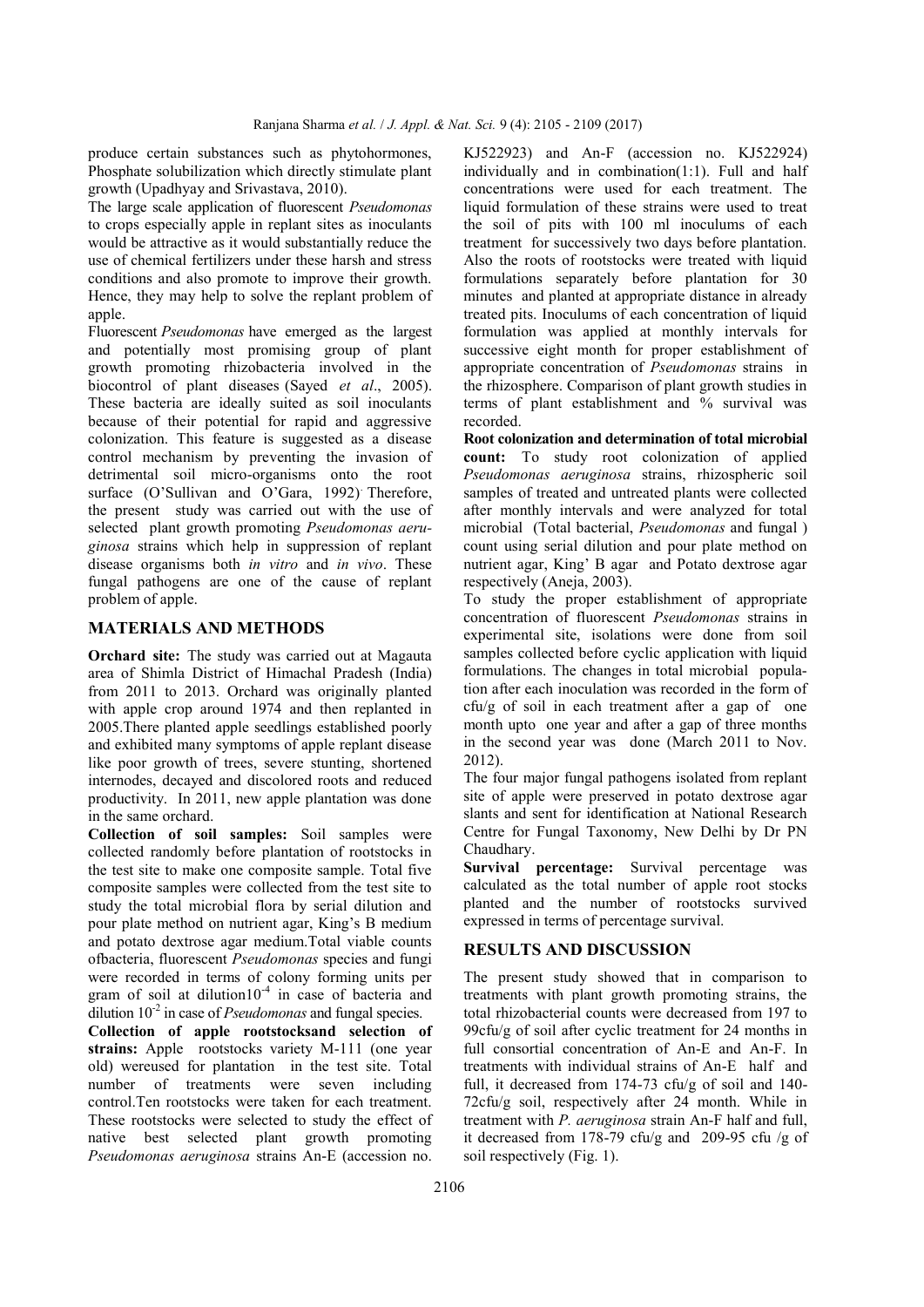Ranjana Sharma *et al.* / *J. Appl. & Nat. Sci.* 9 (4): 2105 - 2109 (2017)

| Fungal isolate | <b>Identification</b><br><b>Identification No.</b> |         |
|----------------|----------------------------------------------------|---------|
| $Ar-F1$        | Dematophoranecatrix                                | 4791.13 |
| $Ar-F2$        | Fusarium oxysporum                                 | 5790.13 |
| $Ar-F3$        | Phytophthora cactorum                              | 5789.13 |
| $Ar-F4$        | Pythium ultimum                                    | 4790.13 |

**Table 1.** Identification of fungal species isolated from rhizosphere soil of replant sites at Magauta, (Jubbal) in district Shimla.

**Table 2.** Effect of cyclic application of *Pseudomonas aeruginosa* strains An-E, An-F and their consortia on per cent survival of replanted apple rootstocks after three years of plantation.

| <i>P. aeruginosa</i> strains and their consortia |             | % Survival |      |      |
|--------------------------------------------------|-------------|------------|------|------|
|                                                  |             | Control    | Half | Full |
| Individual                                       | An-E        | 40         | 40   | 60   |
| Individual                                       | $An-F$      | 40         | 50   | 60   |
| Consortia                                        | $An-E+An-F$ | 40         | 60   | 70   |

Overall, it was recorded that total bacterial count starts decreasing after each cyclic treatment with half, full concentration of individual and consortial application of *Pseudomonas aeruginosa* strains as compared to control. The results are supported by the findings of Kloepper and Schroth (1979) which showed that PGPR increase plant growth indirectly by interacting with root microflora rather than directly producing plant growth producing substances.

It is generally assumed that root colonization by introduced bacteria is essential for biocontrol of root pathogen and that by increasing the population of introduced bacteria on the root should enhance disease control in apple, also after each cyclic application of *Pseudomonas* strain there was gradual decrease in total bacterial count and gradual increase in total *Pseudomonas* count in both the treated seedlings of apple(Suslow, 1982, Shweta *et al.* 2015).

Caesar and Burr(1987)studied the effect of bacterial population size on pathogen population and of disease severity on root cell and growth promotion of apple plants by specific strains of bacteria.



**Fig. 1.** *Effect of cyclic application of Pseudomonas aeruginosa strains An-E, An-F and their consortia on total bacterial count in rhizosphere of apple orchard.*

The *Pseudomonas* count in treatment with An-E (half) and An-E (full) concentrations were in the range of 2- 17cfu/g soil and 1-19cfu/g soil respectively. In treatment with An-F (half) and An-F (full), the *Pseudomonas* count ranged from 0-10cfu/g soil and 1-18 cfu/g soil respectively. Where as in case of consortial half  $(An-E + An-F)$  and full concentration, counts were in the range of  $2$ -18 cfu/g and  $3$ -29 cfu/g respectively. Results showed that there were an increase in total *Pseudomonas* count in consecutive inoculation with *Pseudomonas aeruginosa* strains An-E and An-F. Full concentrations of consortial and individual strains were quite effective in increasing the total *Pseudomonas* count (Fig. 2).

The bacterial community composition especially that of the *Pseudomonas* population, is reportedly a key factor in soil suppressiveness to ARD (Mazzola and Gu, 2002). Soil suppressive to *Rhizoctoniasolani* AG-5 became conducive to this root pathogen when cropped for three years with apple (Mazzola, 1999).

These results indicated towards the possibility of sufficient increase, in number and establishment of



**Fig. 2.** *Effect of cyclic application of Pseudomonas aeruginosa strains An-E, An-F and their consortia on total Pseudomonas count in rhizosphere of apple orchard.*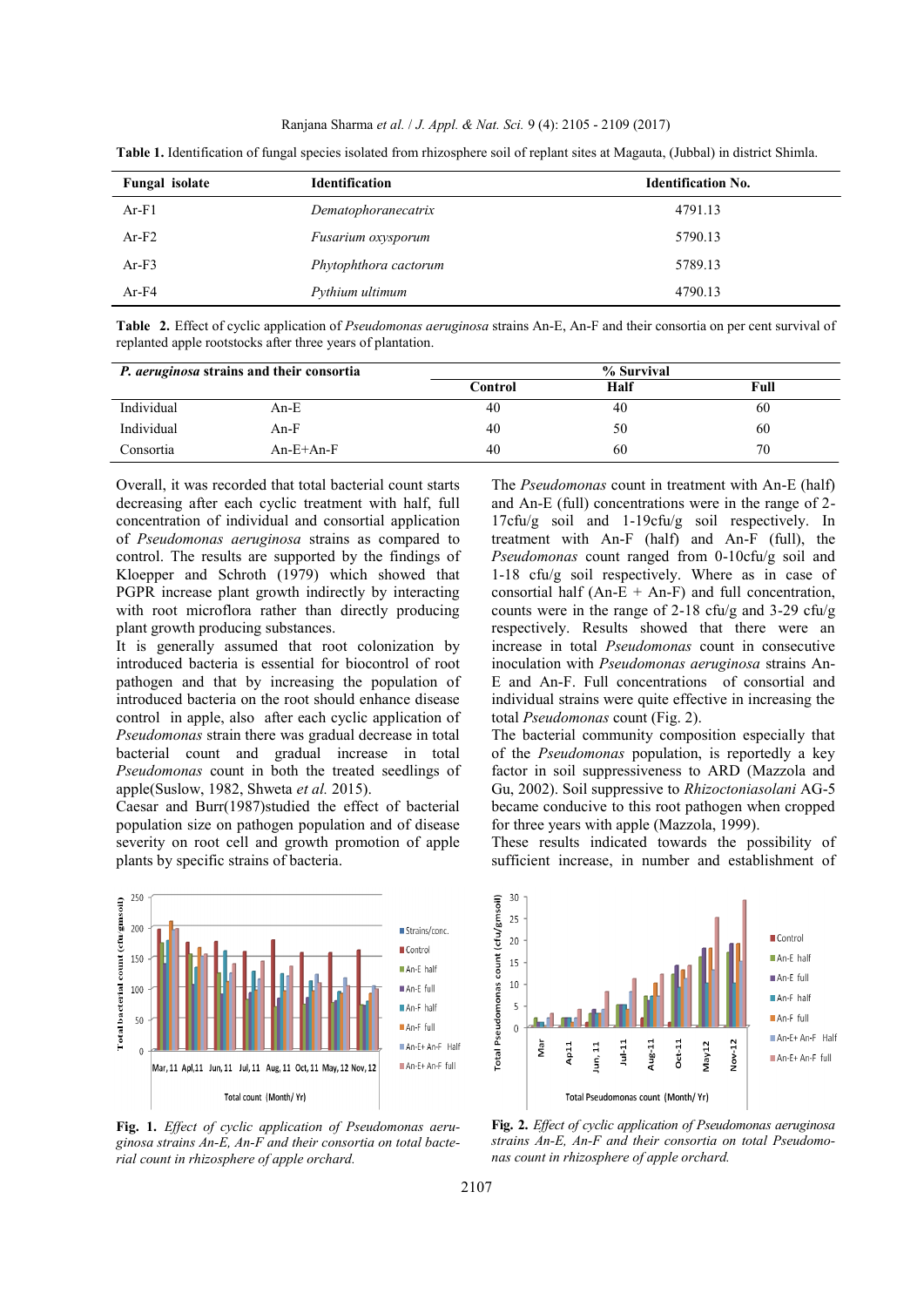



**Fig. 3.** *Effect of cyclic application of Pseudomonas aeruginosa strains An-E, An-F and their consortia on total fungal count in rhizosphere of apple orchard.*

fluorescent *Pseudomonas aeruginosa* strains in rhizosphere of apple rootstocks planted in replant problem site area. The results also indicated towards the possibility that the bacterial load of *P. aeruginos a*inoculum in the rhizosphere might have decreased the deleterious microflora that may be pathogenic flora of fungal and bacterial origin. The decrease in total bacterial population may be due to production of different types of secondary metabolites i.e. antagonistic, HCN, siderophores, ammonia and/or cell wall degrading lytic enzymes etc. involved exactly in any one of metabolite out of them or combination of one or two metabolite involved have not been ascertained yet. Sarvana kumar *et al.* (2007) studied that some pseudomonads had been recognized as antagonists of plant fungal pathogens and antibiotic producers.

Total fungal count in An-E (half) and (full) concentrations decreased from 7-1cfu/g soil and 8-0 cfu/g soil respectively after cyclic treatment with *P.aeruginosa* strains upto 24 months . In treatments with An-F (half and full concentration), it decreased from 8-1 cfu/g and 7-1 cfu/g, respectively. Fungal counts of consortial strains with half and full concentrations decreased from 7-1 cfu/g soil and 7-0cfu/g soil, respectively. It was observed from the results that total fungal count starts decreasing after monthly application of *P. aeruginosa* strains (Fig. 3).

From the result, it could be revealed that inoculated *Pseudomonas* strains get established after eight or nine months and the effect on root colonization after 24 months in terms of cfu/g of soil was found to be more in treatment with consortial strain (An-E+An-F) in full concentration followed by treatment with bioformulation of individual strains in (An-E and An-F) full concentrations. The present results are in accordance with earlier studies in which they have tried to assess the effect of bacterial population size on pathogen population and of disease severity on root cell and growth promotion of apple plants by specific *Pseudomonas* strains of bacteria (Caesar and Burr, 1987).

The fungal pathogenic organisms associated with apple trees were isolated, purified and preserved in Potato Dextrose Agar slantsand identified as *Pythiumultimum, Demato phoranecatrix, Fusarium oxysporum* and *Phytophthora cactorum* (Table 1). These are the major organisms of apple replant disease.

**Survival percentage:** Srivastava *et al*. (1999) studied colonization of wheat root by fluorescent Pseudomonads and found that root and shoot length of wheat plant was increased by fluorescent Pseudomonads after 30 days growth in non sterilized soil. After 120- days, the difference between root length of untreated control and treated plant was statistically non-significant.

The percentage survival of apple plants were calculated as the number of plants survived over the total number of plants treated and expressed in terms of percentagesurvival (Table 2) after 3 years of plantation. 70 percent survival of replanted apple rootstocks after three years of plantation was observed in treatment with full concentration of consortial bioformulation of the strains An-E and An-F (1:1). Individual full concentrations of both the strains (An-E and An-F) and consortial half concentration showed 60 % survival.

Therefore,it was observed from the results that full concentration of two compatible *Pseudomonas aeruginosa* strains showed better results in terms of per cent survival as compared to individual strains.

## **Conclusion**

Fluorescent *Pseudomonas* are effective root colonizer along with plant growth promoting activities. However, the success of our strains may be related to the use of native microflora that got easily established in apple rhizosphere without getting much competence from other microflora. In the present study, full concentration of compatible consortial strains were quite effective in decreasing the deleterious rhizobacterial (197 to 99 cfu/g) and fungal population  $(7-1)$  cfu/g and  $7-0$  cfu/g). Total rhizobacterial count starts decreasing after each cyclic application of fluorescent *P. aeruginosa* strains An-E and An-F due to root colonization property of these plant growth promoting strains in the replant site of apple. 70 per cent survival of apple rootstocks was recorded in full concentration of consortial treatment (An-E and An-F) as compared to control after three years of plantation. They controlled deleterious fungi and bacteria due to production of many indirect PGP activities like broad-spectrum antifungal antibiotics, iron chelating siderophores, HCN, ammonia, supply of nutrients like available phosphorus, iron ions and other small molecules through P-solubilizing enzymes and lytic enzymes etc.

#### **ACKNOWLEDGEMENTS**

We are thankful to Department of Science and Technology, GOI, New Delhi for providing financial